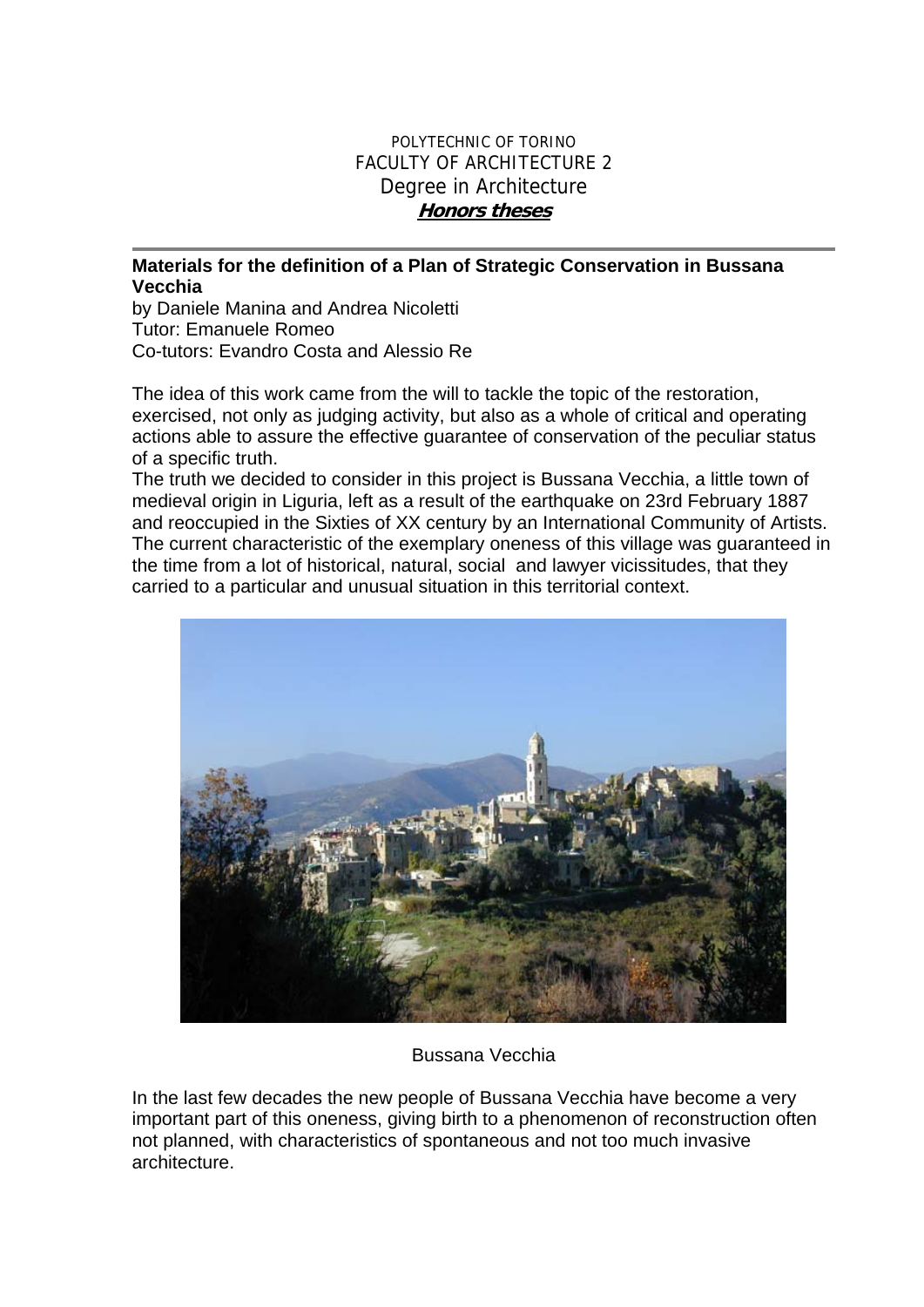The decades of disinterestedness and forgetfulness by the competent organs and the total lack of urban plans, able to the conservation and the protection of the village, have generated today a situation in which there's need estimating preventively the possible hypotheses for eventual futures participations. Another peculiarity to consider about Bussana Vecchia is its element of "complexity", in fact the present project concerns not a single monument, but a whole town, constituted from a lot of architectonic characteristics and not common social-economic factors.



The Church of Sant'Egidio

The choice to suggest a "Plan of Strategic Conservation", was dictated from the opinion the conservation is the best way to guarantee the recognition e the passing on the future of all the values of this truth. To face up to all the elements to get to this difficult objective, the present job is divided in two parts in considering that the methodological process we used to tell about the topic of the restoration. The first part, dedicated to the knowledge of the town and its territory, is composed of five steps of essential analysis for formulation of critic opinions, basic for the restoration, that are historical analysis, architectural analysis, environmental analysis, utility and social composition, construction faults. The second part describes the possible executive step, carried on essential directions for the Plan of Strategic Conservation of Bussana Vecchia. The Plan consists in three points determined in considering that the acquisitions appeared during the cognitive phase: urban qualification, conservation of the construction and exploitation of the village.